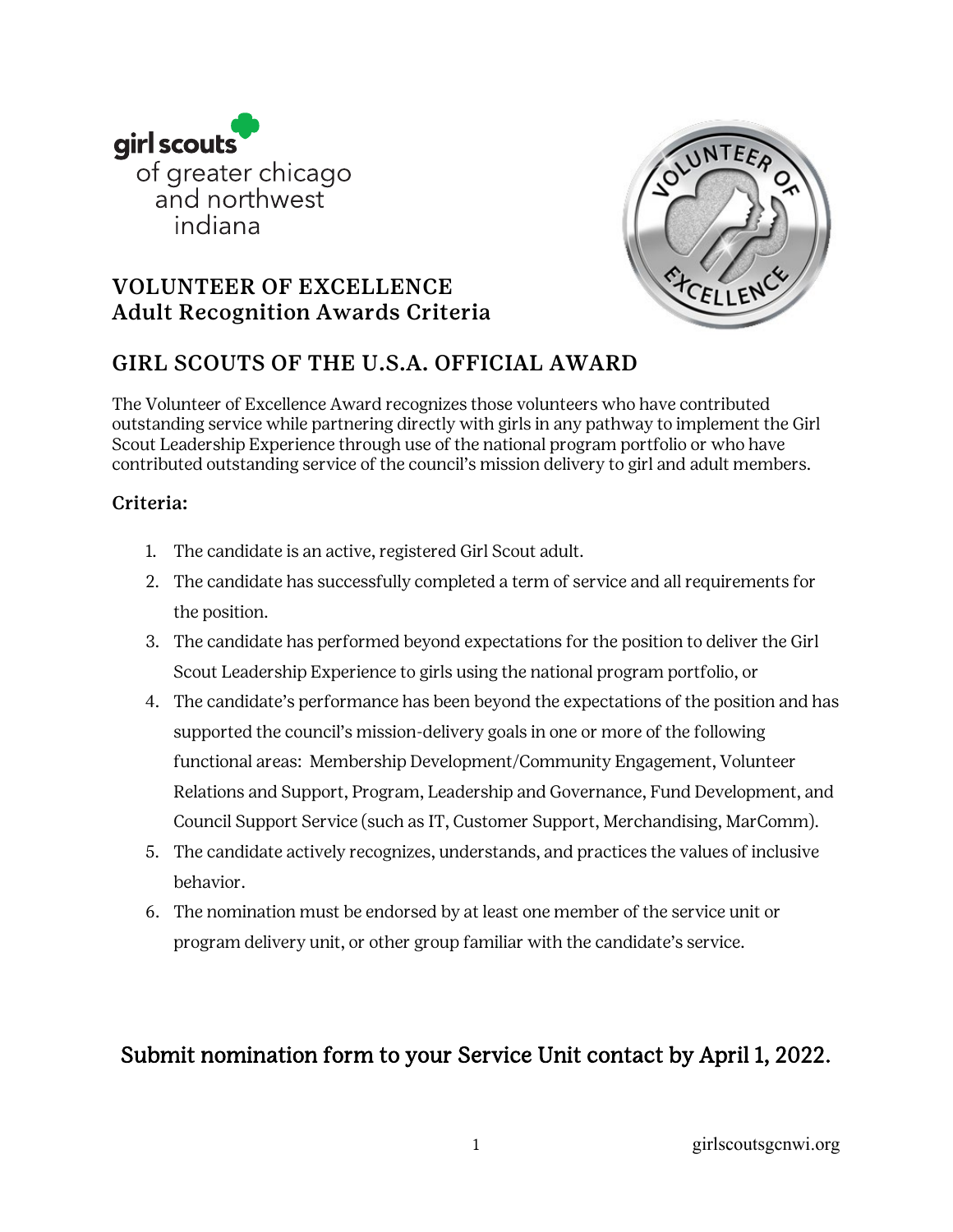# GSUSA AWARD NOMINATION FORM Volunteer of Excellence

| Address of nominee:<br>Address                                                                                                                                                                              |                                 |       | City/State                                                                                                                                                                                                                                                                                                                                                                                                                                                                                                                                                                                                                                                                                                                                                                                                         | Zip code                                    |
|-------------------------------------------------------------------------------------------------------------------------------------------------------------------------------------------------------------|---------------------------------|-------|--------------------------------------------------------------------------------------------------------------------------------------------------------------------------------------------------------------------------------------------------------------------------------------------------------------------------------------------------------------------------------------------------------------------------------------------------------------------------------------------------------------------------------------------------------------------------------------------------------------------------------------------------------------------------------------------------------------------------------------------------------------------------------------------------------------------|---------------------------------------------|
|                                                                                                                                                                                                             |                                 |       |                                                                                                                                                                                                                                                                                                                                                                                                                                                                                                                                                                                                                                                                                                                                                                                                                    |                                             |
| E-mail address: Please print                                                                                                                                                                                |                                 |       |                                                                                                                                                                                                                                                                                                                                                                                                                                                                                                                                                                                                                                                                                                                                                                                                                    |                                             |
|                                                                                                                                                                                                             |                                 |       |                                                                                                                                                                                                                                                                                                                                                                                                                                                                                                                                                                                                                                                                                                                                                                                                                    |                                             |
| Years in position:                                                                                                                                                                                          |                                 |       |                                                                                                                                                                                                                                                                                                                                                                                                                                                                                                                                                                                                                                                                                                                                                                                                                    | Nominee's number of years in Girl Scouting: |
| Service Unit:                                                                                                                                                                                               | Gathering Place (if applicable) |       |                                                                                                                                                                                                                                                                                                                                                                                                                                                                                                                                                                                                                                                                                                                                                                                                                    |                                             |
| Please use a check to indicate previous awards earned by nominee. (Indicate dates if known):                                                                                                                |                                 |       |                                                                                                                                                                                                                                                                                                                                                                                                                                                                                                                                                                                                                                                                                                                                                                                                                    |                                             |
| Award:<br>$\Box$ Outstanding Leader<br><b>Outstanding Volunteer</b><br>$\Box$<br>$\Box$ Appreciation Pin<br>Honor Pin<br>$\Box$<br><b>Thanks Badge</b><br>$\Box$<br>Thanks Badge II<br>$\Box$<br>Other<br>❏ |                                 | Date: | <u> 1980 - Jan James James Jan James James James James James James James James James James James James James James</u><br><u> 1980 - Johann John Stone, mars and de British and de British and de British and de British and de British an</u><br><u> 1989 - Johann John Stone, markin amerikan basar dan berkembang di banyak di banyak di banyak di banyak di banyak di banyak di banyak di banyak di banyak di banyak di banyak di banyak di banyak di banyak di banyak di bany</u><br><u> 1989 - Johann John Stone, mensk politik fotograf (d. 1989)</u><br><u> 1989 - Johann John Stone, market francuski filozof (</u><br><u> 1980 - Johann John Stone, mensk politik fotograf (d. 1980)</u><br><u> 1990 - Johann John Stone, mars et al. (</u><br><u> 1989 - Johann John Stone, mensk politik (d. 1989)</u> |                                             |
| Previous positions held by nominee: (indicate dates if known):                                                                                                                                              |                                 |       |                                                                                                                                                                                                                                                                                                                                                                                                                                                                                                                                                                                                                                                                                                                                                                                                                    |                                             |
| Position:                                                                                                                                                                                                   |                                 | Date: |                                                                                                                                                                                                                                                                                                                                                                                                                                                                                                                                                                                                                                                                                                                                                                                                                    |                                             |
|                                                                                                                                                                                                             |                                 |       |                                                                                                                                                                                                                                                                                                                                                                                                                                                                                                                                                                                                                                                                                                                                                                                                                    |                                             |
|                                                                                                                                                                                                             |                                 |       |                                                                                                                                                                                                                                                                                                                                                                                                                                                                                                                                                                                                                                                                                                                                                                                                                    |                                             |
|                                                                                                                                                                                                             |                                 |       |                                                                                                                                                                                                                                                                                                                                                                                                                                                                                                                                                                                                                                                                                                                                                                                                                    |                                             |

2 girlscoutsgcnwi.org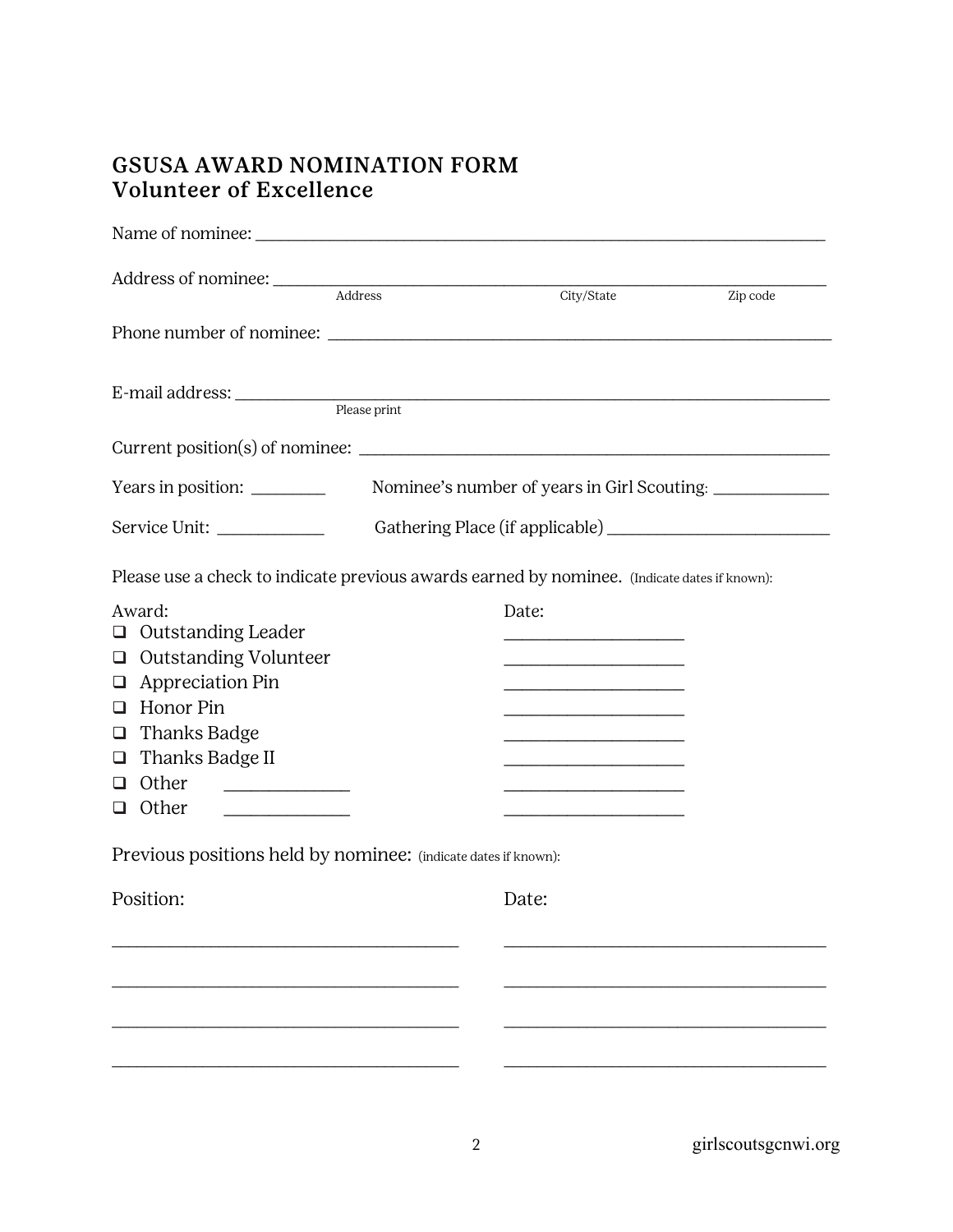Nominee name:

Executive Summary: In 50 words or less, summarize the nominee's accomplishments for this award. (Please re-read the criteria for the award):

Please give a detailed description of how the nominee has delivered service beyond the expectations of the position held. (May be continued on a separate sheet):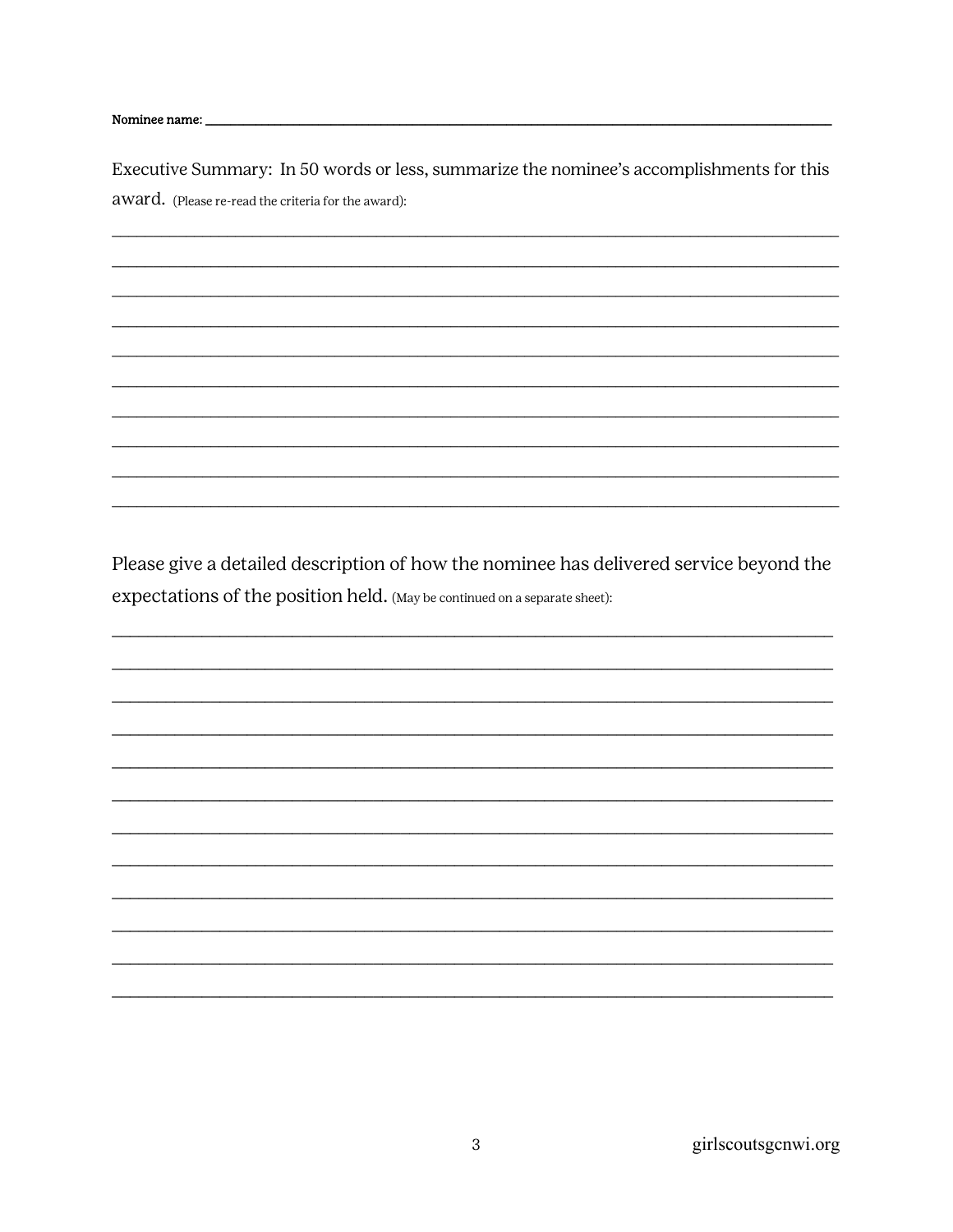Nominee name: \_\_

List the impact and results of this person's actions. (May be continued on a separate sheet):

Specific audience(s) benefiting from service:

List other background, community roles and services if relevant:

girlscoutsgcnwi.org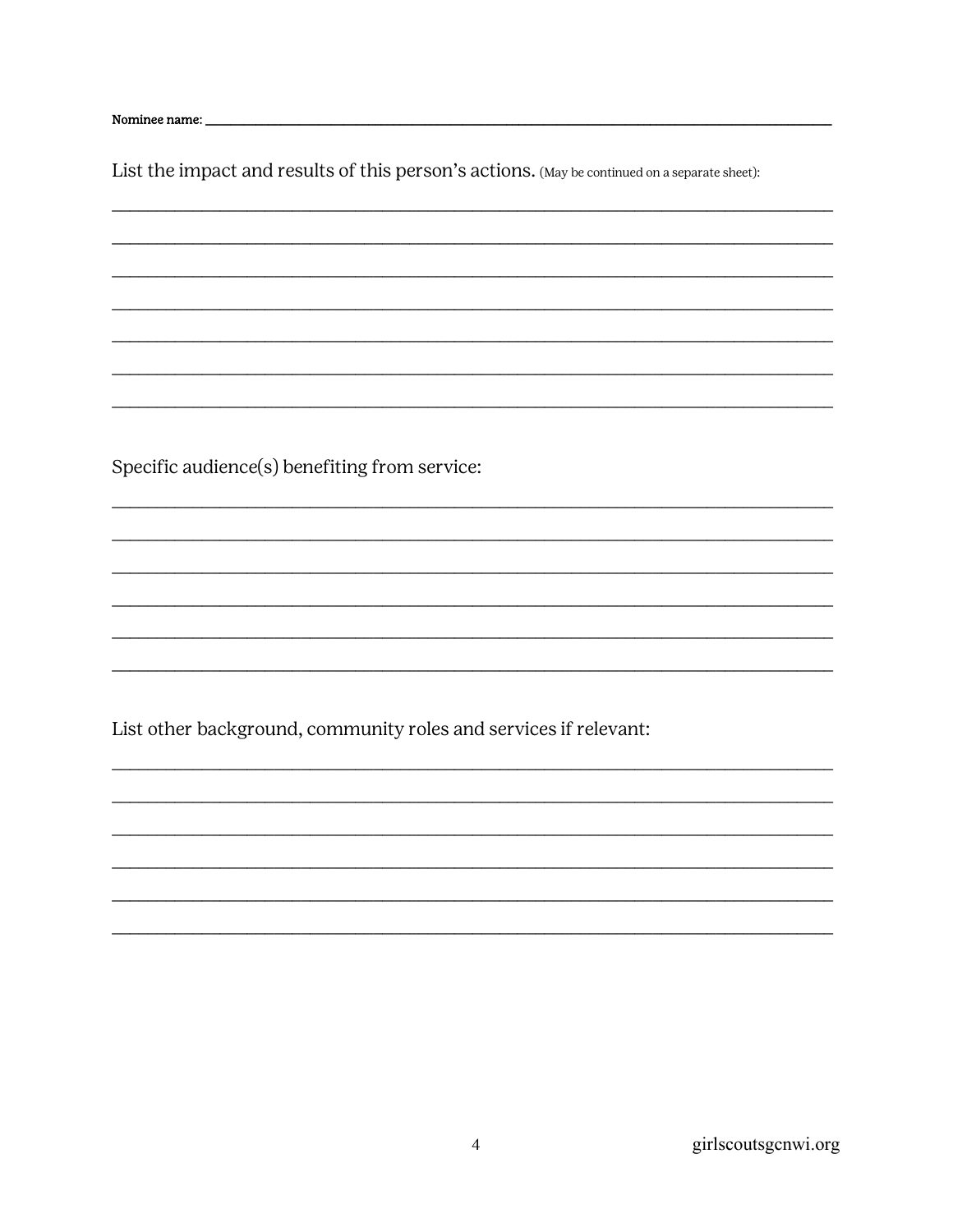| Address<br>Daytime Phone | City/State<br>Evening Phone                    | Zip code<br>Cell Phone                                                                  |
|--------------------------|------------------------------------------------|-----------------------------------------------------------------------------------------|
|                          |                                                |                                                                                         |
|                          |                                                |                                                                                         |
|                          | Signature of individual submitting nomination: | Date                                                                                    |
|                          |                                                | Name, position and contact information for individual <i>approving</i> this nomination. |
| Name                     | Position                                       | E-mail                                                                                  |
| Daytime Phone            | <b>Evening Phone</b>                           | Cell Phone                                                                              |
| Signature of Approval:   |                                                | Date                                                                                    |

Name, address, telephone number, and e-mail of individual submitting nomination:

## Submit nomination form to your Service Unit contact by April 1, 2022.